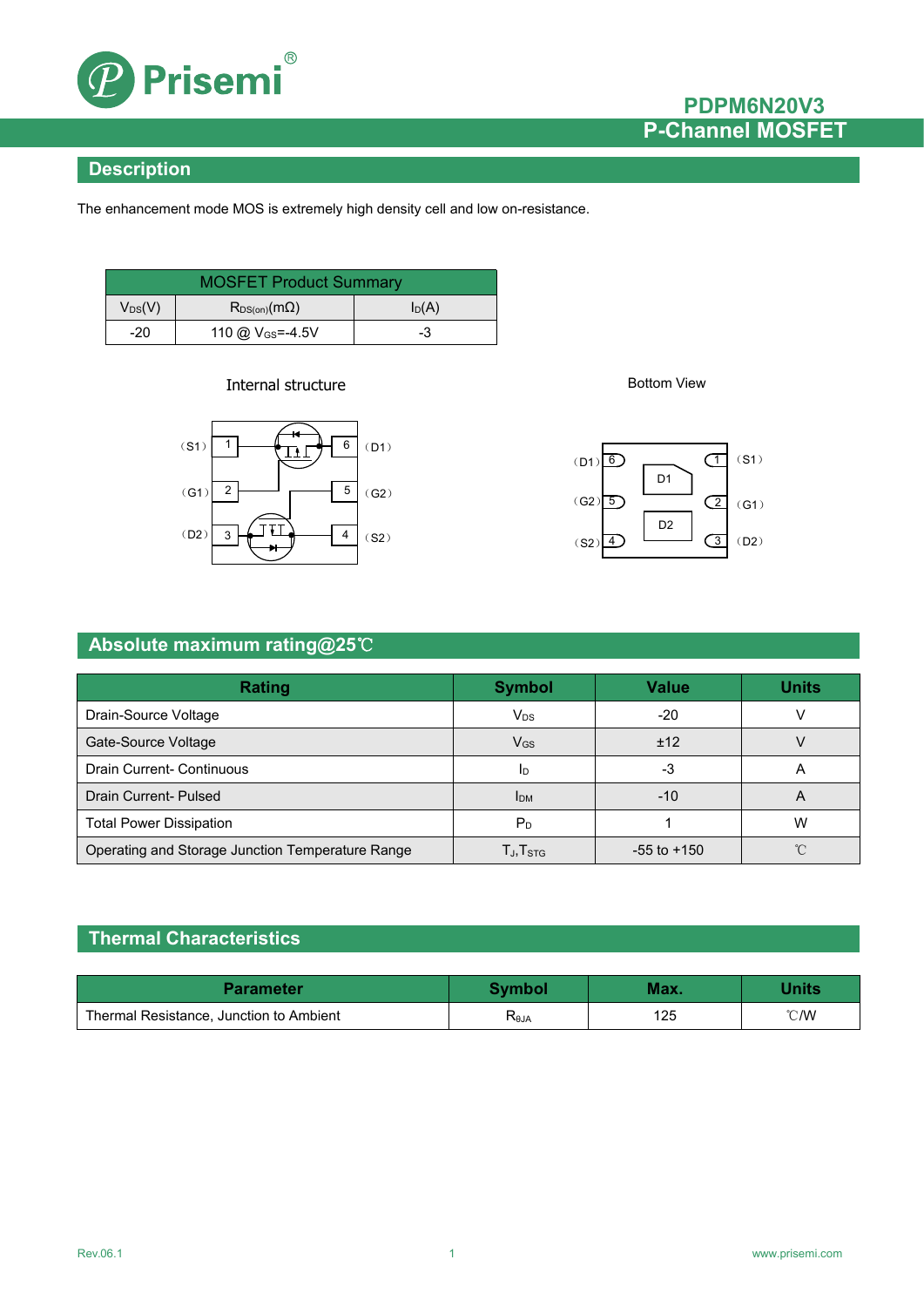# **P-Channel MOSFET POPM6N20V3**

## **Electrical characteristics per line@25**℃**( unless otherwise specified)**

| <b>Parameter</b>                  | <b>Symbol</b>            | <b>Conditions</b>                                            | Min.                     | Typ.                     | Max.                     | <b>Units</b>   |  |
|-----------------------------------|--------------------------|--------------------------------------------------------------|--------------------------|--------------------------|--------------------------|----------------|--|
| Drain-Source Breakdown Voltage    | <b>BV</b> <sub>DSS</sub> | $I_D = -250\mu A$ , $V_{GS} = 0V$                            | $-20$                    | $\blacksquare$           |                          | $\vee$         |  |
| Zero Gate Voltage Drain Current   | $I_{\text{DSS}}$         | $V_{DS}$ =-20V, $V_{GS}$ =0V                                 | $\blacksquare$           | $\overline{\phantom{a}}$ | $-1.0$                   | μA             |  |
| Gate-to-Source Forward Leakage    | $I$ <sub>GSS</sub>       | $V_{GS} = \pm 12V$                                           | $\overline{\phantom{0}}$ | $\blacksquare$           | ±100                     | nA             |  |
| Gate Threshold Voltage            | $V$ <sub>GS(th)</sub>    | $V_{DS} = V_{GS}$ , $I_D = -250 \mu A$                       | $-0.4$                   | $-0.7$                   | $-1.0$                   | $\vee$         |  |
|                                   |                          | $V_{GS} = -4.5V$ , $I_D = -3A$                               | $\overline{\phantom{a}}$ | 64                       | 110                      | $m\Omega$      |  |
| Static Drain-Source On-Resistance | $R_{DS(ON)}$             | $V_{GS}$ =-2.5V, $I_D$ =-2A,                                 | $\overline{\phantom{a}}$ | 89                       | 140                      | $m\Omega$      |  |
| Forward Trans conductance         | $g_{FS}$                 | $V_{DS} = -5V$ , $I_D = -2.8A$                               | $\overline{\phantom{a}}$ | 9.5                      | $\overline{\phantom{0}}$ | S              |  |
| <b>Total Gate Charge</b>          | Qg                       |                                                              | $\overline{\phantom{a}}$ | 3.3                      | 12                       | nC             |  |
| Gate-to-Source Charge             | Qgs                      | $I_D = -3A$ , $V_{DS} = -10V$ .<br>$V$ <sub>GS</sub> = -2.5V | $\overline{\phantom{a}}$ | 0.7                      |                          |                |  |
| Gate-to-Drain(Miller) Charge      | Qgd                      |                                                              | $\overline{\phantom{0}}$ | 1.3                      |                          |                |  |
| Input Capacitance                 | C <sub>ISS</sub>         |                                                              | $\overline{a}$           | 405                      |                          | pF             |  |
| <b>Output Capacitance</b>         | $C_{DSS}$                | $V_{GS} = 0V$ , $V_{DS} = -10V$ ,<br>$f = 1$ MHz             | $\overline{\phantom{a}}$ | 75                       |                          | pF             |  |
| Reverse Transfer Capacitance      | C <sub>RSS</sub>         |                                                              | $\overline{\phantom{0}}$ | 55                       |                          | pF             |  |
| Turn-On Delay Time                | $t_{d(on)}$              |                                                              | $\overline{\phantom{a}}$ | 11                       |                          |                |  |
| <b>Rise Time</b>                  | $t_{r}$                  | $V_{DD}$ =-10V, $I_D$ =-1A,                                  | $\overline{\phantom{a}}$ | 35                       |                          | ns             |  |
| Turn-Off Delay Time               | $t_{d(\text{off})}$      | $V_{GS} = -4.5V$ , $R_{GEN} = 10\Omega$ ,                    | $\blacksquare$           | 30                       |                          |                |  |
| Fall Time                         | $t_{\rm f}$              |                                                              | $\sim$                   | 10                       |                          |                |  |
| Diode Forward Voltage             | <b>V<sub>SD</sub></b>    | $V_{GS} = 0V$ , $I_S = -1.3A$                                |                          |                          | $-1.2$                   | $\vee$         |  |
| Diode Forward Current             | Is                       |                                                              |                          |                          | $-1.3$                   | $\overline{A}$ |  |

## **Typical Characteristics**



Figure 1. Switching Test Circuit **Figure 2. Switching Waveforms** 

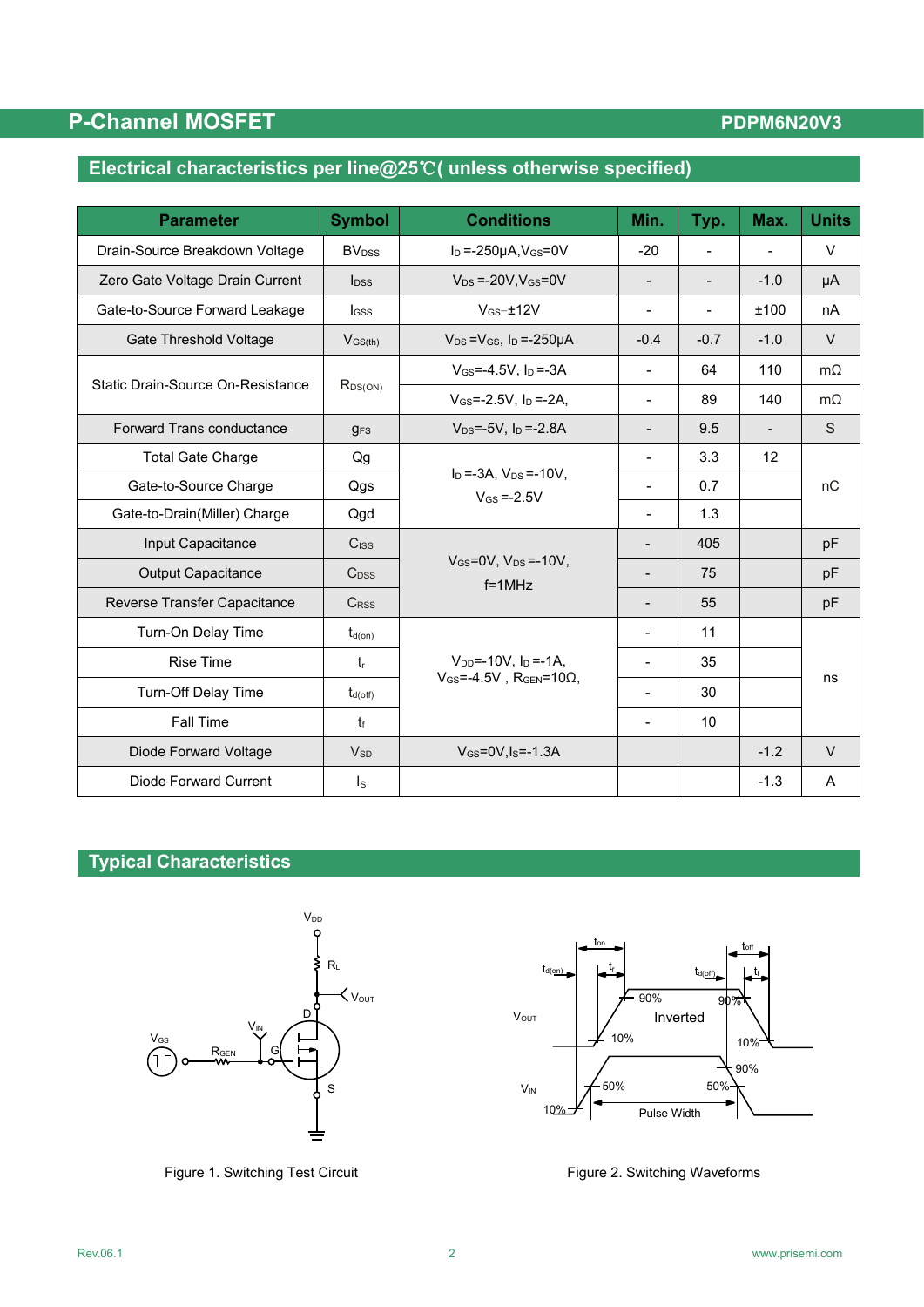## **P-Channel MOSFET POPM6N20V3**

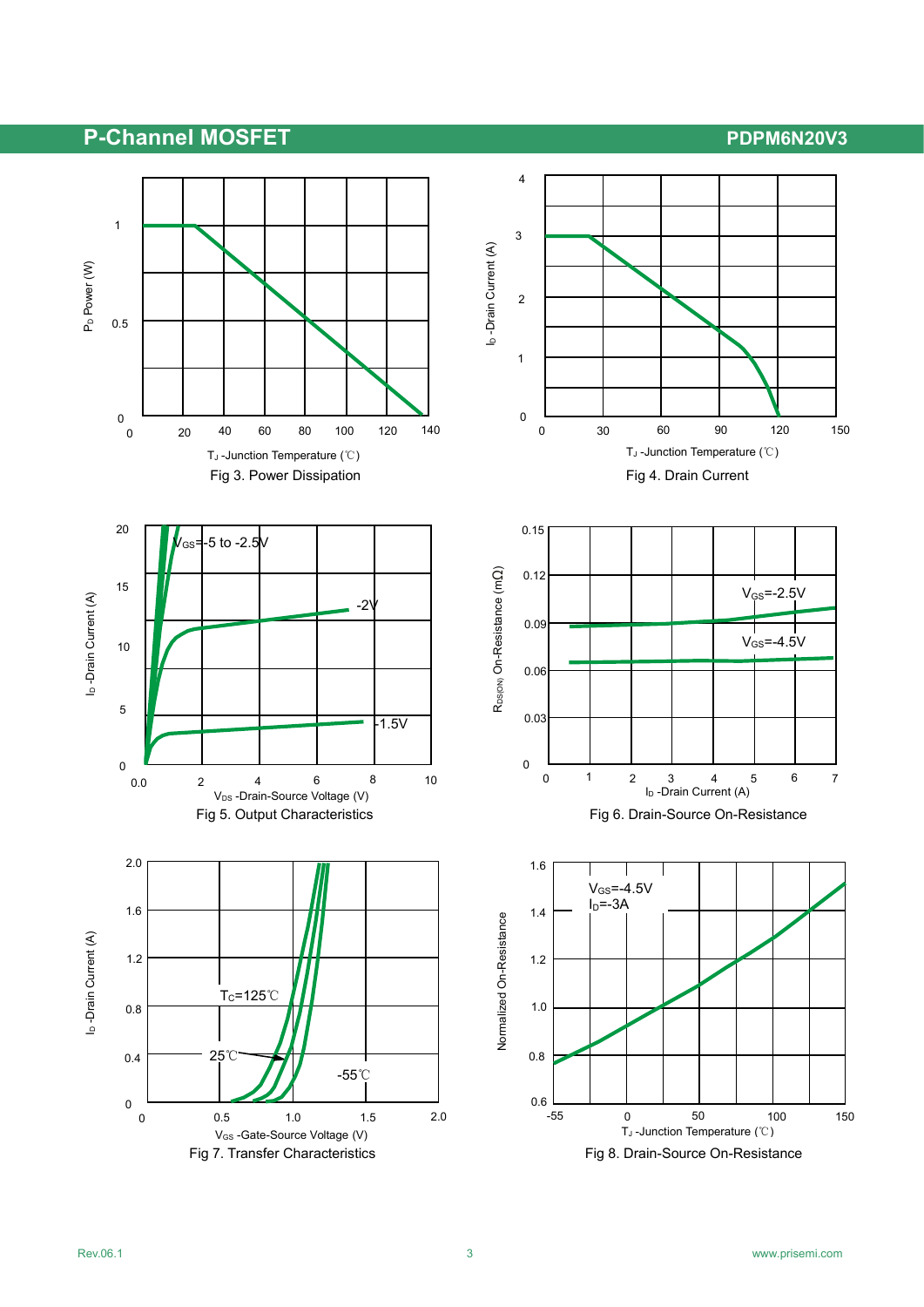## **P-Channel MOSFET POPM6N20V3**

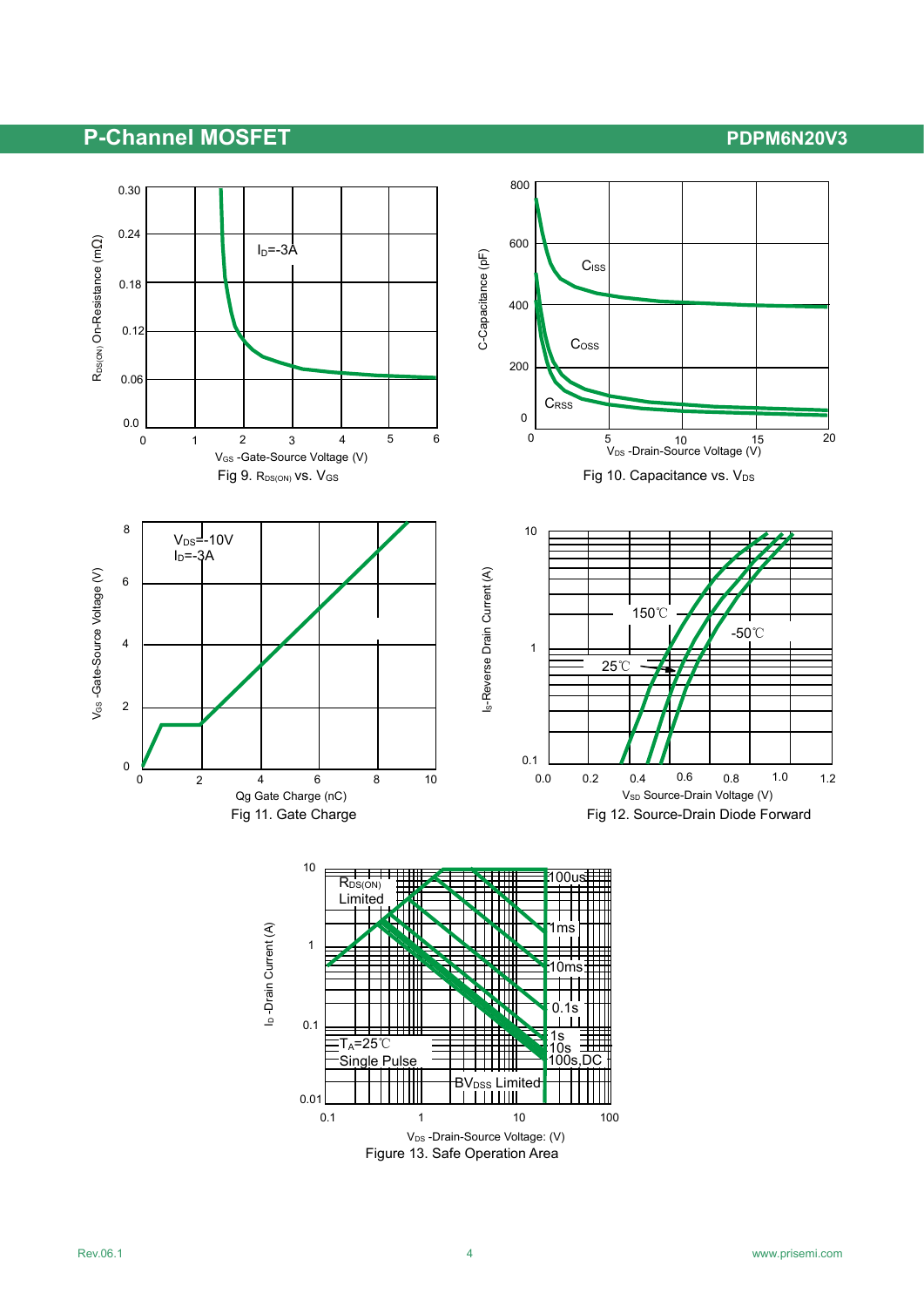# **P-Channel MOSFET PDPM6N20V3**



### **Product dimension (DFN-6L—2\*2)**





Bottom View

| <b>Dim</b> | <b>Millimeters</b> |                          | <b>Inches</b>  |            |  |
|------------|--------------------|--------------------------|----------------|------------|--|
|            | <b>MIN</b>         | <b>MAX</b>               | <b>MIN</b>     | <b>MAX</b> |  |
| A          | 1.924              | 2.076                    | 0.076          | 0.082      |  |
| B          | 1.924              | 2.076                    | 0.076          | 0.082      |  |
| C          | 0.250              | 0.350                    | 0.010          | 0.014      |  |
| D          | $0.650$ (typ.)     |                          | $0.026$ (typ.) |            |  |
| E          |                    | 0.200 MIN.<br>0.008 MIN. |                |            |  |
| F          | 0.520              | 0.720                    | 0.020          | 0.028      |  |
| G          | 0.900              | 1.100                    | 0.035          | 0.043      |  |
| H          | 0.174              | 0.326                    | 0.007          | 0.013      |  |
| J          | 0.700              | 0.800                    | 0.028          | 0.031      |  |
| K          |                    | 0.206 REF                |                | 0.206 REF  |  |
| L          |                    | 0.203 REF                |                | 0.203 REF  |  |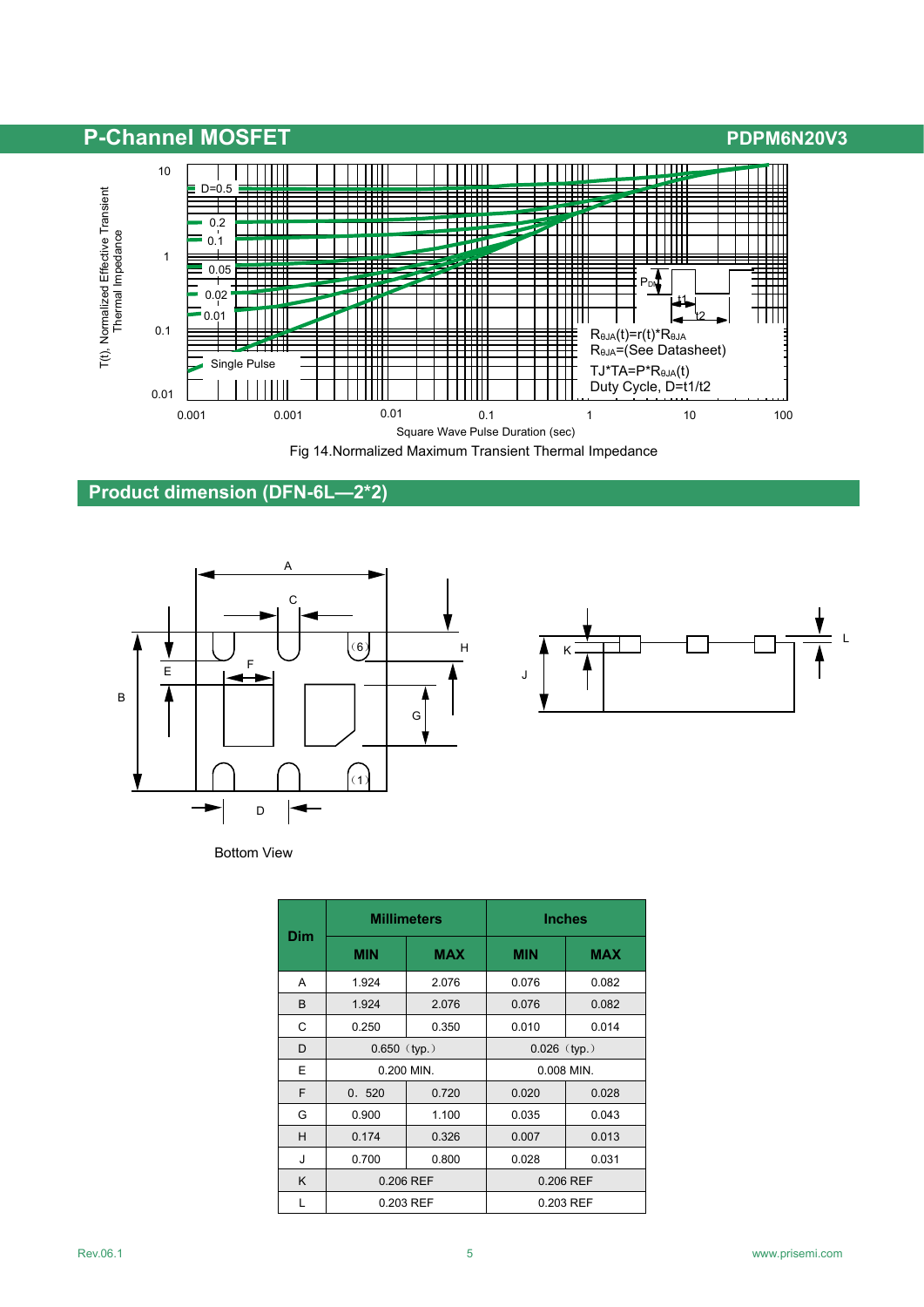# **P-Channel MOSFET PDPM6N20V3**



If there is enough place in PCB. It can be mounted with copper along the dotted line in order to optimize thermal design.

| Dim              | <b>Millimeters</b> |            |  |  |
|------------------|--------------------|------------|--|--|
|                  | <b>MIN</b>         | <b>MAX</b> |  |  |
| p                | 0.60               | 0.70       |  |  |
| $\mathsf{r}$     | 0.40               | 0.50       |  |  |
| $\mathbf s$      | 1.05               | 1.15       |  |  |
| t                | 0.42               | 0.52       |  |  |
| f                | 0.67               | 0.77       |  |  |
| $\boldsymbol{g}$ | 0.06               | 0.16       |  |  |
| $\mathsf{h}$     | 0.1                | 0.2        |  |  |
|                  | 0.35               | 0.45       |  |  |
| R                | 0.1                | 0.2        |  |  |

# **Ordering information**

| <b>Device</b>        |                                                          | --------                            |
|----------------------|----------------------------------------------------------|-------------------------------------|
| ு<br>JV.<br>IVІ<br>◡ | $n * n$<br>NLAI.<br><u>_</u><br>$\overline{\phantom{a}}$ | 3000<br>Reel<br>יי<br>ימו<br>$\sim$ |